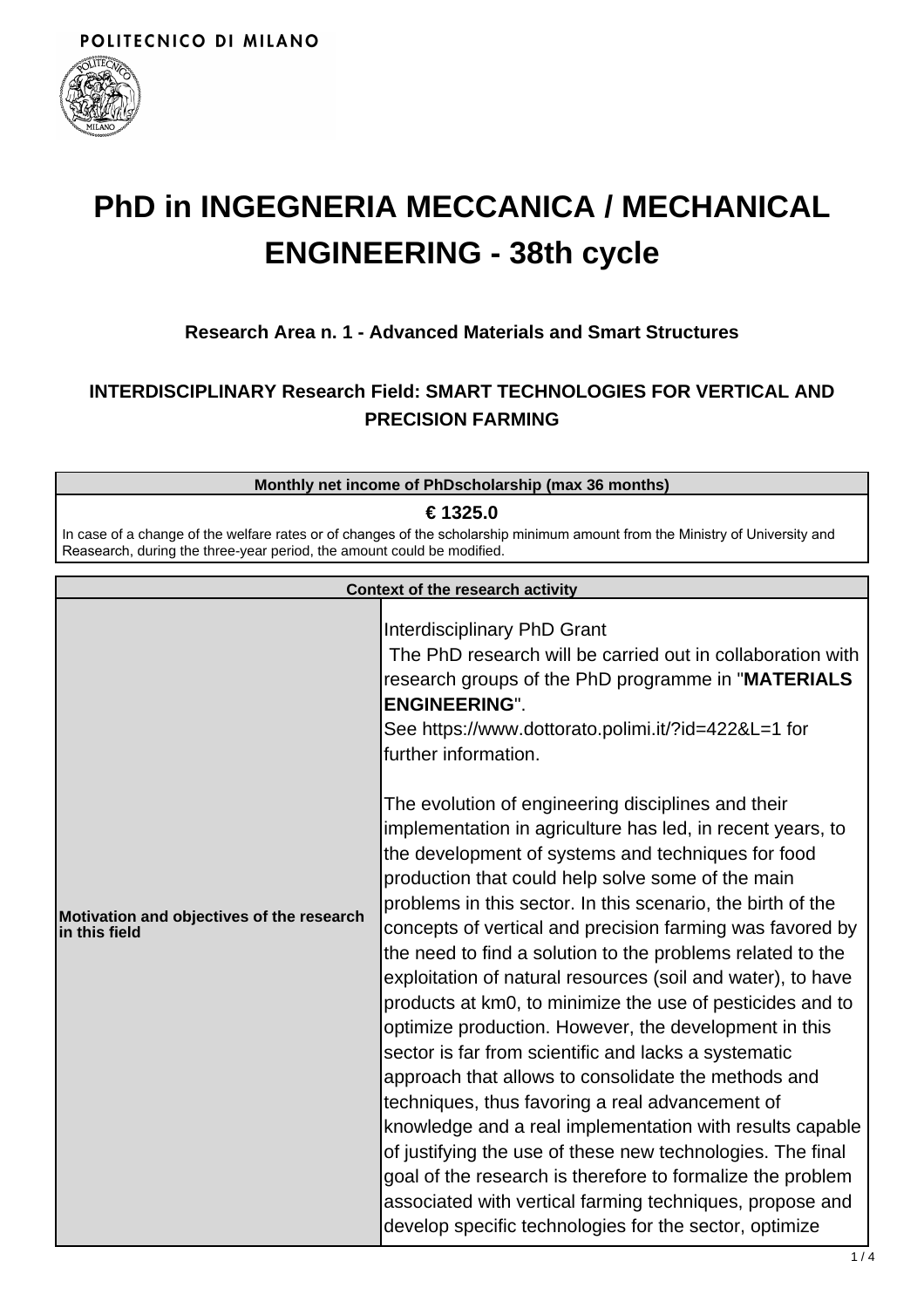

|                                                                                        | processes and create a living lab in which<br>experimentation can be carried out for the validation of the<br>defined models.                                                                                                                                                                                                                                                                                                                                                                                                                                                                                                                                                                                                                                                                                                                                                                                                                                                                                                                                                                                                                                                                                                                                                                                                                                                                                                                                                               |
|----------------------------------------------------------------------------------------|---------------------------------------------------------------------------------------------------------------------------------------------------------------------------------------------------------------------------------------------------------------------------------------------------------------------------------------------------------------------------------------------------------------------------------------------------------------------------------------------------------------------------------------------------------------------------------------------------------------------------------------------------------------------------------------------------------------------------------------------------------------------------------------------------------------------------------------------------------------------------------------------------------------------------------------------------------------------------------------------------------------------------------------------------------------------------------------------------------------------------------------------------------------------------------------------------------------------------------------------------------------------------------------------------------------------------------------------------------------------------------------------------------------------------------------------------------------------------------------------|
| Methods and techniques that will be<br>developed and used to carry out the<br>research | The methods implemented in the research will be<br>theoretical (numerical and analytical) and experimental.<br>The research will develop along 3 main research lines<br>closely related to each other and which will concern:<br>- the design and implementation of a sensorized and<br>automated modular layout for vertical and precision<br>farming;<br>- the development and optimization of automation and<br>product handling systems (e.g. soft picking) and control of<br>the environment during the growth phases, also through<br>the development of machine learning algorithms for the<br>analysis of data relating to the conditions of plant growth<br>and their properties;<br>- the optimization of substrate and growth support<br>materials (e.g. for the controlled release of H2O and<br>nutrients).<br>The strong interdependence of the research lines is<br>evident, which will be adequately supported by<br>experimental activities at the basis of the validation<br>procedures of the models created and will allow a robust<br>development of the identified technical solutions. The<br>main result of the PhD activity will consist in the creation<br>of a study platform and a small-scale laboratory in which<br>to test innovative plant cultivation techniques, support the<br>formalization of agronomic techniques for vertical farming<br>and definition of optimal requirements. for plant<br>engineering and materials associated with cultivation. |
| <b>Educational objectives</b>                                                          | PhD graduate will be able to have a interdisciplinary<br>knowledge of technologies and processes related to new<br>paradigms in agriculture, with a focus on automation,<br>robotics for soft picking and new materials.                                                                                                                                                                                                                                                                                                                                                                                                                                                                                                                                                                                                                                                                                                                                                                                                                                                                                                                                                                                                                                                                                                                                                                                                                                                                    |
| Job opportunities                                                                      | Skills and competences in the field are extremely<br>interesting for all the companies involved in vertical<br>farming and new technologies for Agriculture. Our last                                                                                                                                                                                                                                                                                                                                                                                                                                                                                                                                                                                                                                                                                                                                                                                                                                                                                                                                                                                                                                                                                                                                                                                                                                                                                                                       |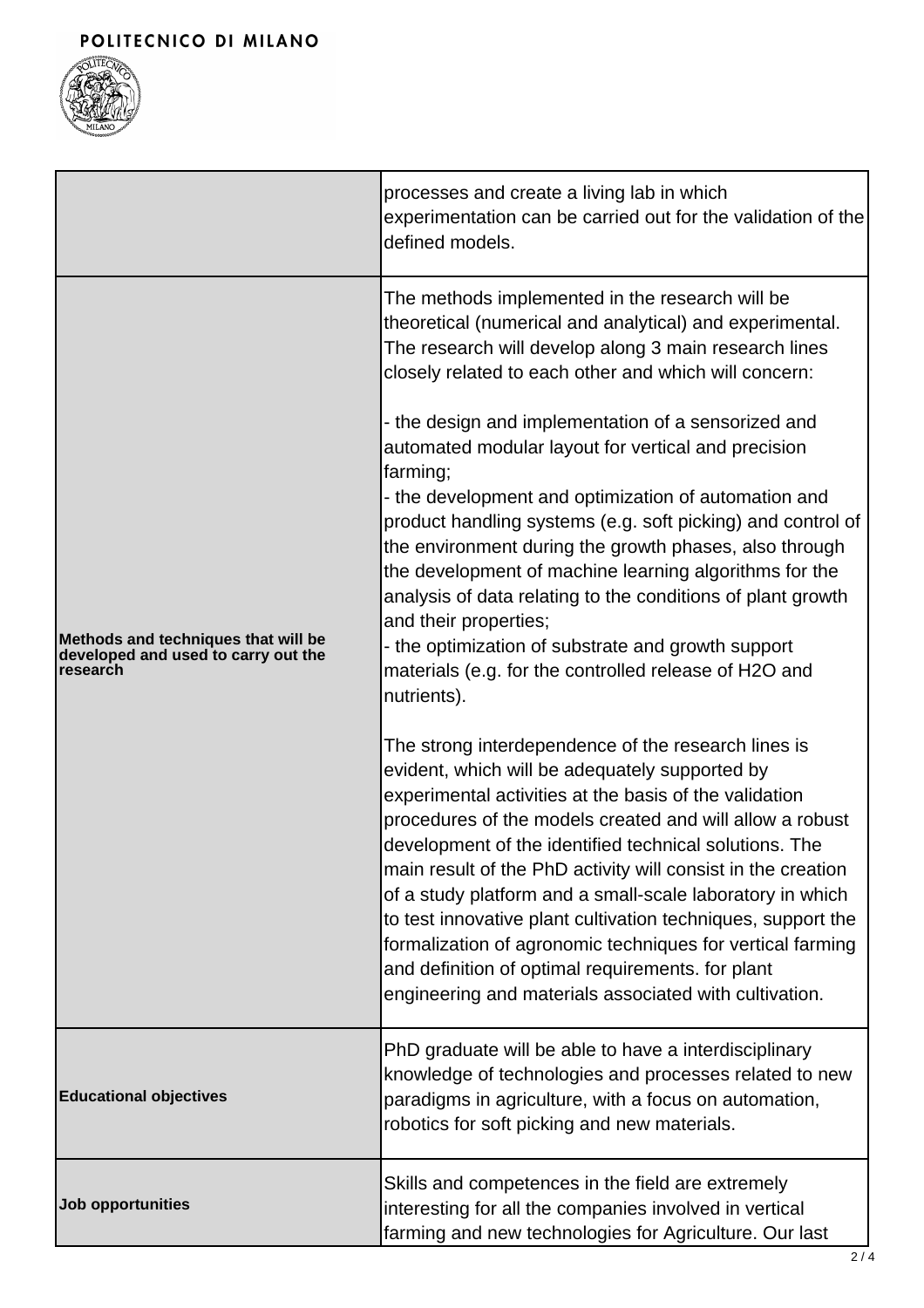

|                                   | survey on MeccPhD Doctorates highlighted a 100%<br>employment rate within the first year and a 35% higher<br>salary, compared to Master of Science holders in the<br>Isame field. |
|-----------------------------------|-----------------------------------------------------------------------------------------------------------------------------------------------------------------------------------|
| Composition of the research group | 1 Full Professors<br>2 Associated Professors<br>4 Assistant Professors<br>6 PhD Students                                                                                          |
| Name of the research directors    | Prof. Simone Cinquemani, Prof. Luigi De Nardo                                                                                                                                     |

#### **Contacts**

Phone +39.02.2399.8454

Email: simone.cinquemani@polimi.it; luigi.denardo@polimi.it

phd-dmec@polimi.it

| Additional support - Financial aid per PhD student per year (gross amount) |    |  |
|----------------------------------------------------------------------------|----|--|
| <b>Housing - Foreign Students</b>                                          | -- |  |
| Housing - Out-of-town residents<br>(more than 80Km out of Milano)          | -- |  |

| Scholarship Increase for a period abroad |          |  |
|------------------------------------------|----------|--|
| <b>Amount monthly</b>                    | I662.5 € |  |
| By number of months                      |          |  |

**Additional information: educational activity, teaching assistantship, computer availability, desk availability, any other information**

Financial aid is available for all PhD candidates (purchase of study books and materials, funding for participation in courses, summer schools, workshops and conferences) for a total amount of 5401,42 euro.

 Accommodation in Politecnico's Residences (http://www.residenze.polimi.it) is available for PhD candidates; special rates will be applied to selected out-of-town candidates (detailed info in the call for application).

Our candidates are strongly encouraged to spend a research period abroad, joining high-level research groups in the specific PhD research topic, selected in agreement with the Supervisor.

An increase in the scholarship will be applied for periods up to 6 months (approx. 550 euro/month - net amount).